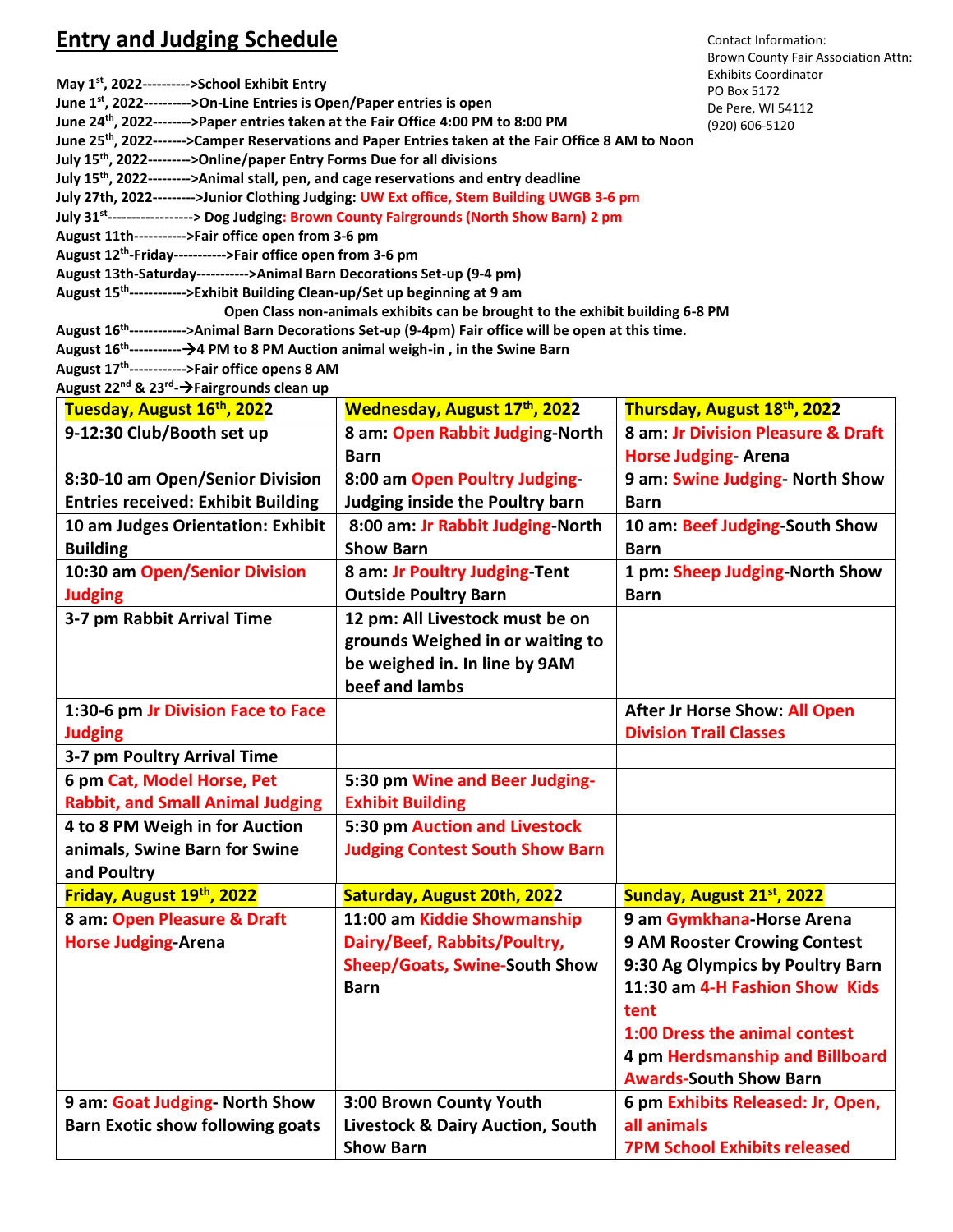| 9:15 am Dairy Judging-South |  |
|-----------------------------|--|
| <b>Show Barn</b>            |  |